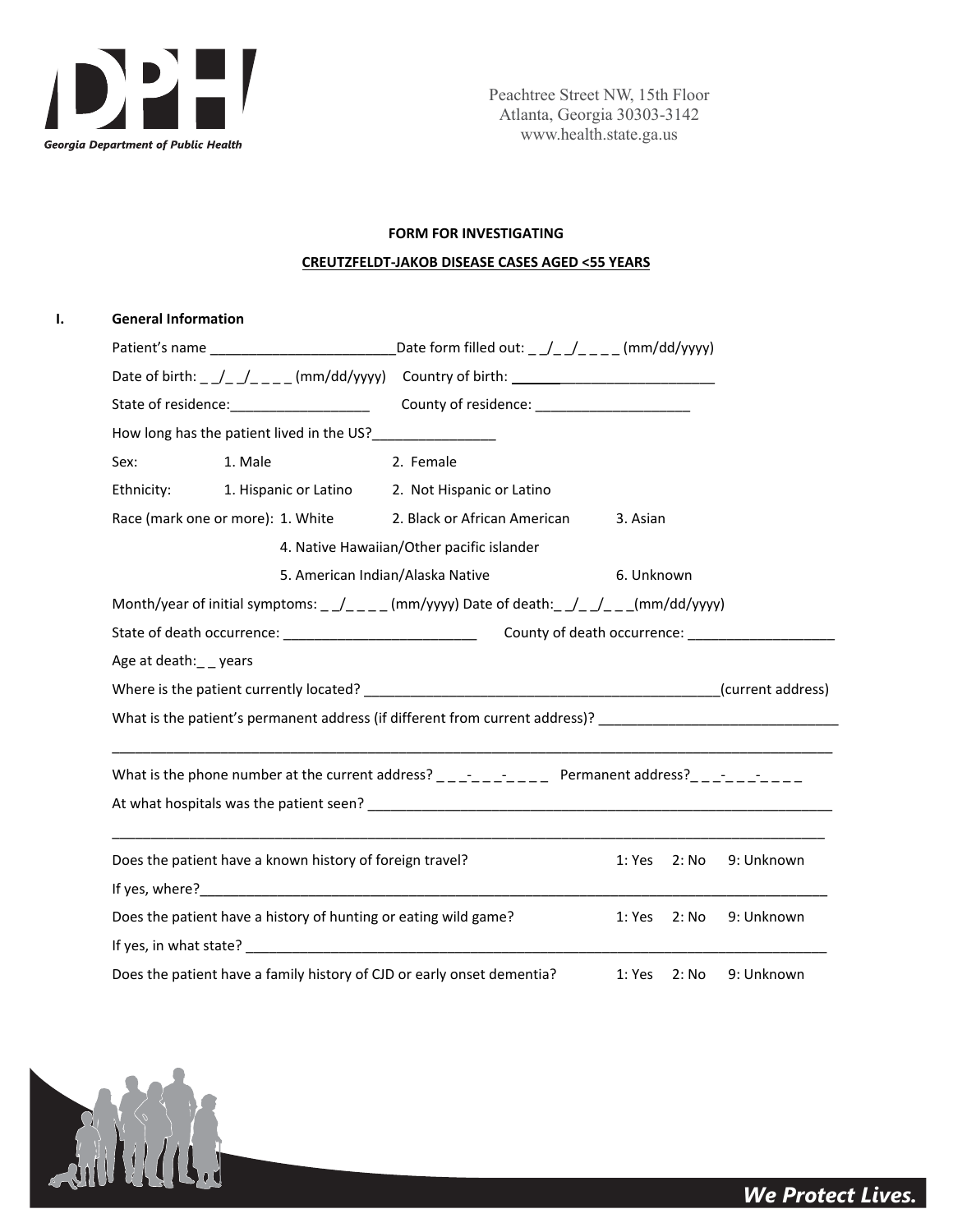

If yes, please describe: \_\_\_\_\_\_\_\_\_\_\_\_\_\_\_\_\_\_\_\_\_\_\_\_\_\_\_\_\_\_\_\_\_\_\_\_\_\_\_\_\_\_\_\_\_\_\_\_\_\_\_\_\_\_\_\_\_\_\_\_\_\_\_\_\_\_\_\_\_\_\_\_\_

| <b>Patient's Clinical Data</b><br>П.                                                                                                                                                                                              | Yes          | No             | <b>Unknown</b> |
|-----------------------------------------------------------------------------------------------------------------------------------------------------------------------------------------------------------------------------------|--------------|----------------|----------------|
| Did the patient have a progressive neuropsychiatric disorder?                                                                                                                                                                     | $\mathbf{1}$ | $\overline{2}$ | 9              |
| Did the patient have early psychiatric symptom/s<br>(anxiety, apathy, delusions, depression, and/or withdrawal)                                                                                                                   | 1            | $\overline{2}$ | 9              |
| Did the patient have the psychiatric symptom/s at illness onset?                                                                                                                                                                  | $\mathbf{1}$ | $\overline{2}$ | 9              |
| Did the patient have persistent painful sensory symptom/s<br>(frank pain and/or dysesthesia)                                                                                                                                      | 1            | 2              | 9              |
| Did the patient have dementia?                                                                                                                                                                                                    | $\mathbf{1}$ | 2              | 9              |
| Did the patient have poor coordination/ataxia?                                                                                                                                                                                    | 1            | $\overline{2}$ | 9              |
| Did the patient have myoclonus?                                                                                                                                                                                                   | $\mathbf{1}$ | $\overline{2}$ | 9              |
| Did the patient have chorea?                                                                                                                                                                                                      | 1            | 2              | 9              |
| Did the patient have dystonia?                                                                                                                                                                                                    | 1            | $\overline{2}$ | 9              |
| Did the patient have hyperreflexia?                                                                                                                                                                                               | 1            | $\overline{2}$ | 9              |
| Did the patient have visual signs?                                                                                                                                                                                                | 1            | $\overline{2}$ | 9              |
| Did the patient have dementia as well as development at least<br>4 months after illness onset of at least two of the following<br>five neurologic signs: poor coordination, myoclonus, chorea,<br>hyperreflexia, or visual signs? | 1            | $\overline{2}$ | 9              |
| Was the duration of illness over 6 months?                                                                                                                                                                                        | 1            | $\overline{2}$ | 9              |
| Is there a history of receipt of human pituitary growth hormone,<br>a dura mater graft, or a corneal graft?<br>If yes, please specify: 1999 and the set of yes, please specify:                                                   | 1            | $\overline{2}$ | 9              |
| Is there a history of CJD in a first degree relative?                                                                                                                                                                             | 1            | $\overline{2}$ | 9              |

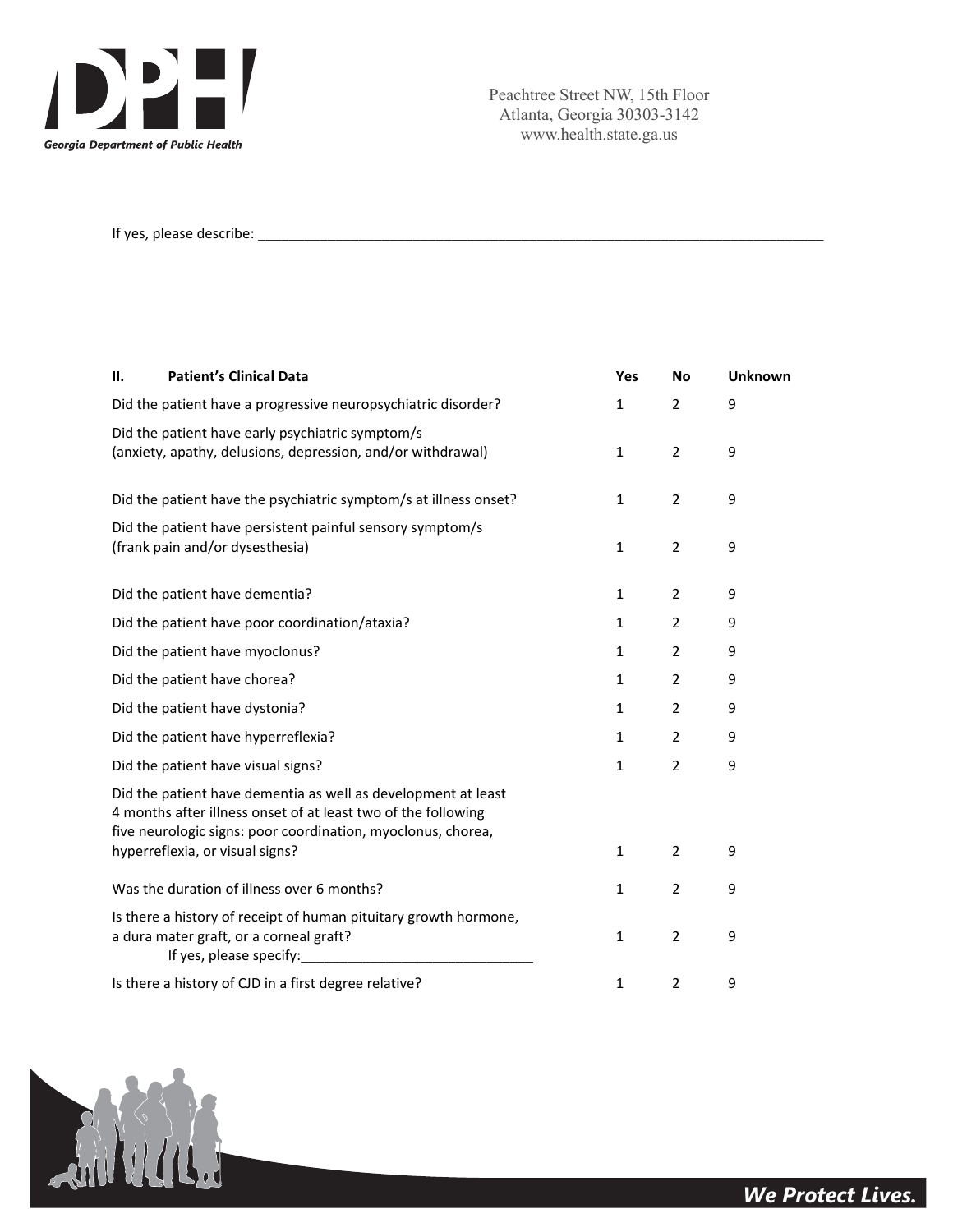

| Is there a prion protein gene mutation in the patient?                                                                                                                                | $\mathbf{1}$ | $\overline{2}$ | 9 |  |
|---------------------------------------------------------------------------------------------------------------------------------------------------------------------------------------|--------------|----------------|---|--|
| Did a radiologist or an attending physician report that<br>the patient's EEG was indicative of a CJD diagnosis?                                                                       | $\mathbf{1}$ | $\overline{2}$ | 9 |  |
| According to the radiologist or an attending physician,<br>did the MRI scan show bilateral pulvinar high signal?                                                                      | 1            | $\overline{2}$ | 9 |  |
| Did routine investigation of the patient indicate an<br>alternative, non-CJD diagnosis?                                                                                               | $\mathbf{1}$ | $\overline{2}$ | 9 |  |
| Does the patient have clinical findings similar to<br>that of the variant CJD?                                                                                                        | $\mathbf{1}$ | 2              | 9 |  |
| Ш.<br><b>Neuropathology Information</b>                                                                                                                                               |              |                |   |  |
| Is a neuropathology report available on this patient?                                                                                                                                 | 1            | 2              | 9 |  |
| Was a brain biopsy performed on this patient?                                                                                                                                         | 1            | $\overline{2}$ | 9 |  |
| Was a brain autopsy performed on this patient?                                                                                                                                        | 1            | $\overline{2}$ | 9 |  |
| If a biopsy or an autopsy was performed, was brain tissue<br>sent to the National Prion Disease Pathology Surveillance Center<br>at Case Western Reserve University, Cleveland, Ohio? | $\mathbf{1}$ | $\overline{2}$ | 9 |  |
| According to the pathologist's report, was the neuropathy<br>indicative of a CJD diagnosis?                                                                                           | $\mathbf{1}$ | $\overline{2}$ | 9 |  |
| Are there numerous widespread kuru-type amyloid<br>plaques surrounded by vacuoles (florid plaques)<br>in both the cerebellum and cerebrum?                                            | $\mathbf{1}$ | $\overline{2}$ | 9 |  |
| Is there spongiform change and extensive prion protein<br>deposition shown by immunohistochemistry throughout the<br>cerebellum and cerebrum?                                         | $\mathbf{1}$ | $\overline{2}$ | 9 |  |
| Does the patient have neuropathologic findings<br>confirming a variant CJD diagnosis?                                                                                                 | $\mathbf{1}$ | $\overline{2}$ | 9 |  |